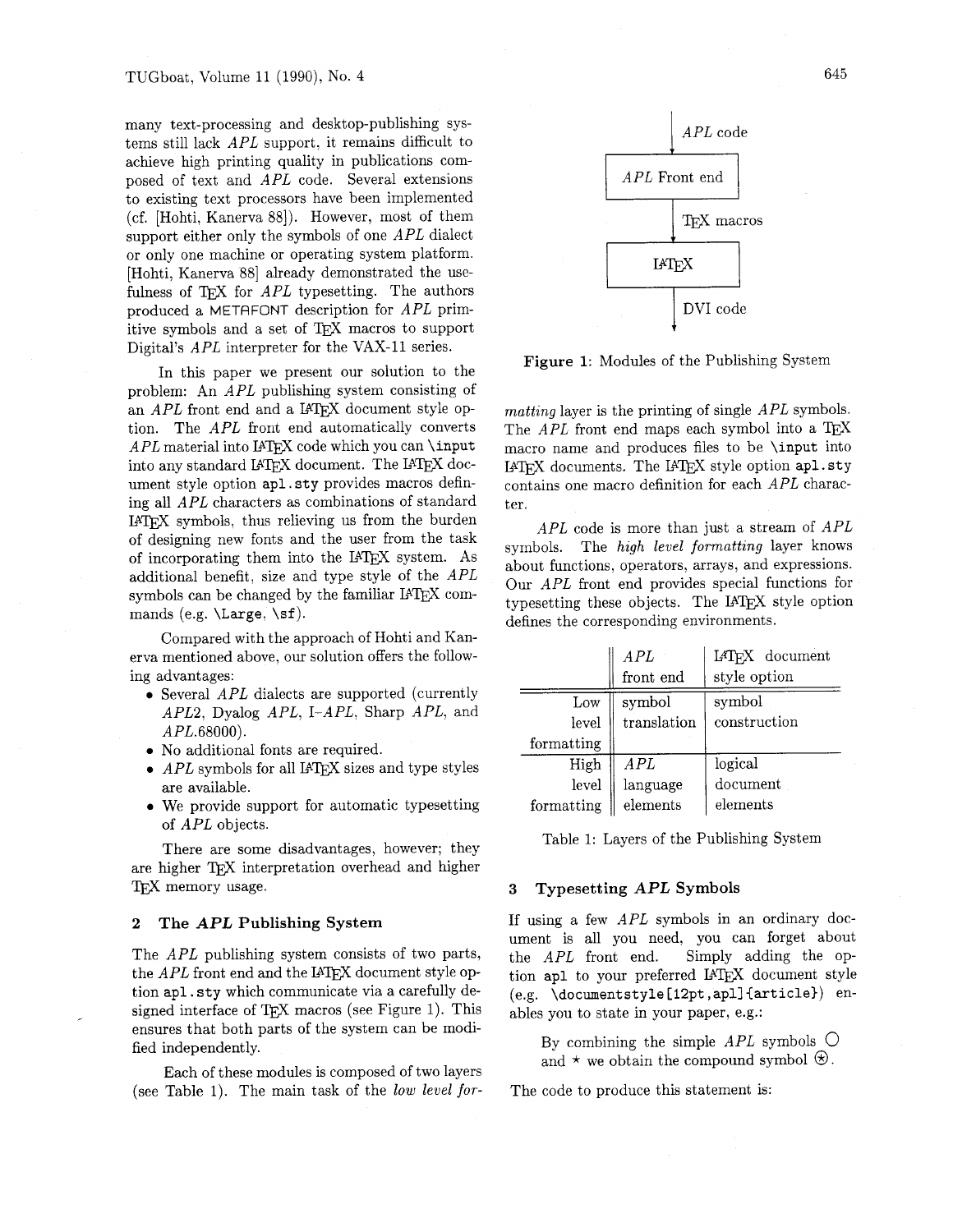# **\begin{quot at ion)**

**By combining the simple \APL\ symbols \APLcircle\ and \APLstar\ we obtain the compound symbol \APLcirclestar. \end(quot at ion)** 

In fact, you can typeset all simple and compound symbols of APL2, as we have defined macros for all of them. Tables 2 and 3, respectively, show them together with their macro names.

| <b>\APLalpha</b>         | $\alpha$                     | \APLnotgreater     | $\leq$                   |
|--------------------------|------------------------------|--------------------|--------------------------|
| <b>\APLbar</b>           |                              | <b>\APLnotless</b> | $\geq$                   |
| <b>\APLcircle</b>        | ○                            | <b>\APLomega</b>   | $\omega$                 |
| \APLcolon                |                              | <b>\APLoverbar</b> |                          |
| <b>\APLcomma</b>         | ١.                           | <i>APLplus</i>     | $^{+}$                   |
| \APLdel                  | $\triangledown$              | \APLquad           | $\mathsf{I}$             |
| <b>\APLdelta</b>         | $\overset{\triangle}{\cdot}$ | \APLquery          | $\overline{\mathcal{E}}$ |
| <b>\APLdieresis</b>      |                              | \APLquote          |                          |
| \APLdivide               | ÷                            | \APLrho            | ρ                        |
| <b>\APLdot</b>           |                              | \APLrightarrow     |                          |
| <b>\APLdownarrow</b>     | $\downarrow$                 | \APLrightbracket   |                          |
| <b>\APLdowncaret</b>     | V                            | \APLrightparen     |                          |
| <b>\APLdownshoe</b>      | Ü                            | \APLrightshoe      |                          |
| \APLdownstile            | L                            | \APLsemicolon      |                          |
| <b>\APLdowntack</b>      | $\perp$                      | <b>\APLslash</b>   |                          |
| <b>\APLepsilon</b>       | $\epsilon$                   | \APLslope          |                          |
| \APLequal                | $=$                          | <b>\APLstar</b>    | *                        |
| <i><b>APLgreater</b></i> | $\geq$                       | <b>\APLstile</b>   |                          |
| <b>\APLiota</b>          | $\mathbf{r}$                 | <b>\APLtilde</b>   |                          |
| \APLjot                  | ۰                            | <b>\APLtimes</b>   | ×                        |
| \APLleftarrow            |                              | \APLunderbar       |                          |
| \APLleftbracket          |                              | <b>APLuparrow</b>  | $\uparrow$               |
| \APLleftparen            |                              | <b>\APLupcaret</b> | Λ                        |
| <b>\APLleftshoe</b>      | C                            | <b>APLupshoe</b>   | ∩                        |
| <b>\APLless</b>          | $\lt$                        | \APLupstile        |                          |
| <b>\APLmathbar</b>       |                              | <b>\APLuptack</b>  |                          |
| \APLnotequal             | $\neq$                       |                    |                          |

Table 2: Simple APL2 Symbols

IBM was the first company to implement APL but it did not remain the only one. Companies such as I. P. Sharp and Dyadic Systems have produced their own versions of the language. These and other companies, however, introduced only a few symbols not found in APL2. We have added twenty additional symbols to the APL2 character set to sup port typesetting Dyalog APL, I-APL, Sharp APL, and APL.68000 (see Table 4).

As you have probably guessed from the names in Tables 2, **3,** and 4 we stick to a naming convention in order to minimize name clashes with other macro packages and also help users remembering the macro

| <b>\APLcirclebar</b>        | ∈                                       |  |
|-----------------------------|-----------------------------------------|--|
| \APLcircleslope             |                                         |  |
| <b>\APLcirclestar</b>       |                                         |  |
| \APLcirclestile             |                                         |  |
| <b>\APLdelstile</b>         |                                         |  |
| <b>\APLdeltastile</b>       |                                         |  |
| \APLdeltaunderbar           | $\ominus$ $\ominus$ $\ominus$ $\ominus$ |  |
| <b>\APLdeltilde</b>         |                                         |  |
| <b>\APLdieresisdot</b>      |                                         |  |
| \APLdowncarettilde          | $\checkmark$                            |  |
| \APLdowntackjot             | $\overline{\phi}$                       |  |
| <b>\APLdowntackuptack</b>   | $\overline{1}$                          |  |
| \APLepsilonunderbar         | $\underline{\epsilon}$                  |  |
| \APLequalunderbar           | $\equiv$                                |  |
| <b>\APLiotaunderbar</b>     | $\mathbf{z}$                            |  |
| \APLleftbracketrightbracket |                                         |  |
| \APLquaddivide              | $\frac{1}{10}$                          |  |
| \APLquadjot                 |                                         |  |
| \APLquadquote               |                                         |  |
| \APLquadslope               |                                         |  |
| \APLquotedot                |                                         |  |
| <b>\APLslashbar</b>         |                                         |  |
| \APLslopebar                | $\overline{+}$                          |  |
| \APLupcarettilde            | ペ                                       |  |
| \APLupshoejot               | ρ                                       |  |
| <b>\APLuptackjot</b>        | Φ                                       |  |

Table 3: Compound APL2 Symbols

names. All macro names start with the **\APL** prefix, followed by the name of the symbol used in the APL literature. The symbol names for APL2 characters are taken from [IBM 851. For those characters (cf. Table 4) which are not included in the IBM list we have invented consistent names. We always use symbol names, not the name of APL functions these symbols might represent. The name of a compound APL symbol is the concatenation of the names of the simple APL symbols it is created from.

As can be seen in Figure 2 which shows the character set (the atomic vector  $\Box$ AV) of *APL*2, not all APL characters are fancy symbols, and the language uses ordinary alphanumeric characters as well. To allow for a clean interface between the APL front end and the IATFX part of our system, we decided to define macros for these characters as well. Their names are constructed as follows:

- Each macro name starts with **\APL.**
- For each letter we append the upper or lowercase letter, if the letter is underlined we prefix the letter with "u". Capital letters: **\APLA,** . . . , **\APLZ.**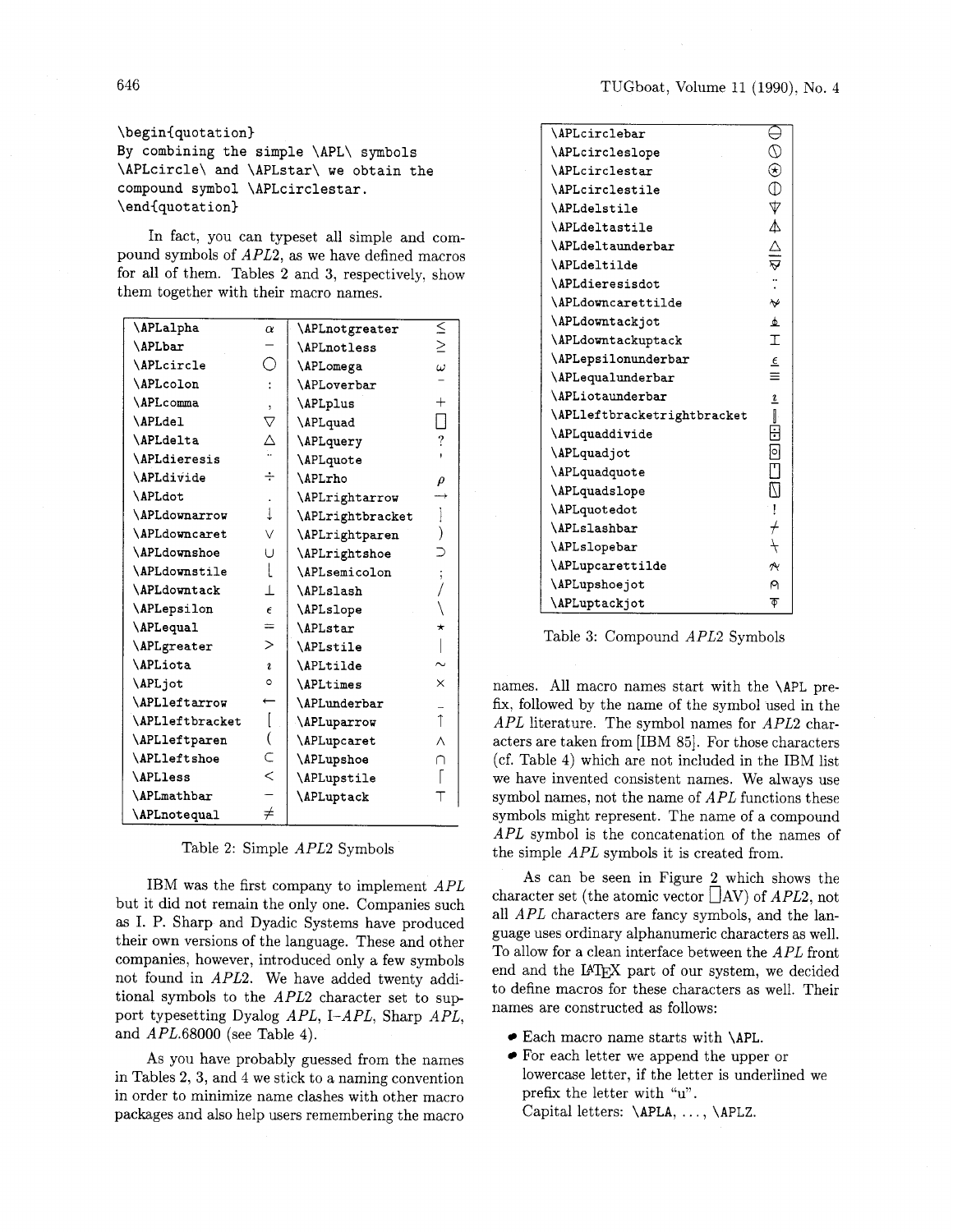| <b>\APLOUT</b>            | O                    |
|---------------------------|----------------------|
| \APLasciipound            | £                    |
| <b>\APLbarcomma</b>       | $\ddot{\phantom{1}}$ |
| <b>\APLcaret</b>          |                      |
| \APLdiamond               | ♦                    |
| <b>\APLdieresiscircle</b> | ڐ                    |
| \APLdieresisdel           | $\ddot{\nabla}$      |
| <b>\APLdieresisjot</b>    | ä                    |
| <b>\APLdieresisstar</b>   | ₩                    |
| \APLdieresistilde         | 2                    |
| \APLdieresisuptack        | Ť                    |
| <b>\APLlefttack</b>       |                      |
| \APLnotequalunderbar      | ≢                    |
| \APLquaddownarrow         | IJ                   |
| \APLquadleftarrow         |                      |
| \APLquadrightarrow        |                      |
| \APLquaduparrow           | î                    |
| <b>\APLrighttack</b>      |                      |
| <b>\APLstilebar</b>       |                      |
| <b>\APLtheta</b>          | Α                    |

Table 4: Symbols Used in APL Dialects

Lowercase letters: \APLa, . . . , \APLz. Underlined capital letters: \APLuA, ..., \APLuZ.

Underlined lowercase letters: \APLua, . . . , \APLuz.

For numbers we simply append their names: \APLzero, . . . , \APLnine.

The tiny numbers in the atomic vector of Figure 2 correspond to positions for which no printable characters are defined by APL2. In case the  $APL$  front end encounters a nonprintable character, e.g. the one at position 20 in  $\vert$  AV, it generates  $\Lambda$ PLmiss{20}. The definition of the IATFX macro \APLmiss determines the printed representation of this character (the default macro in our style just prints the corresponding number in style \tiny).

Let us close this section with one more example of typesetting APL symbols:

\APLquaddivide\APLA\ corresponds to \$A^{-1}\$ in mathematical notation and \APLcircleslope\APLA\ corresponds to  $A^{T}T$ )\$.

displays as:

 $\exists$  A corresponds to  $A^{-1}$  in mathematical notation and  $\mathbb{Q}A$  corresponds to  $A^T$ .

| 0  | $\mathbf{1}$  | $\overline{2}$ | 3  | $\overline{4}$ | 5 |                                                                                                                                                | 6 7 | 8 | 9  | 10 <sub>10</sub>                                                                              | 11 | 12 |    | 13 14 15 |    |
|----|---------------|----------------|----|----------------|---|------------------------------------------------------------------------------------------------------------------------------------------------|-----|---|----|-----------------------------------------------------------------------------------------------|----|----|----|----------|----|
| 16 | 17            | 18             |    |                |   | 19 20 21 22 23 24 25 26 27 28 29 30 31                                                                                                         |     |   |    |                                                                                               |    |    |    |          |    |
| 32 |               |                |    |                |   | 33 34 35 36 37 38 39 40 41 42 43 44 45 46 47                                                                                                   |     |   |    |                                                                                               |    |    |    |          |    |
| 48 | 49            | 50             | 51 |                |   | 52 53 54 55 56                                                                                                                                 |     |   | 57 | 58                                                                                            | 59 | 60 | 61 | 62       | 63 |
|    |               |                |    |                |   | $\underline{A} \underline{B} \underline{C} \underline{D} \underline{E} \underline{F} \underline{G} \underline{H} \underline{I} \phi$ . < ( + ) |     |   |    |                                                                                               |    |    |    |          |    |
|    |               |                |    |                |   | & <u>J K L M N O P Q R</u> ! $\frac{1}{3}$ * ) ; $\rightarrow$                                                                                 |     |   |    |                                                                                               |    |    |    |          |    |
|    |               |                |    |                |   | - / <u>s T U V W X Y</u> Z : , % _ > ?                                                                                                         |     |   |    |                                                                                               |    |    |    |          |    |
|    |               |                |    |                |   | 112 A $\cdot$ 0 $\frac{1}{2}$ $\epsilon$ 118 119 V $\cdot$ : # $\circledcirc$ ' = "                                                            |     |   |    |                                                                                               |    |    |    |          |    |
|    |               |                |    |                |   |                                                                                                                                                |     |   |    |                                                                                               |    |    |    |          |    |
|    |               |                |    |                |   |                                                                                                                                                |     |   |    | $\sim$ a b c d e f g h i $\uparrow \ \downarrow \ \leq \ \uparrow \ \downarrow \ \rightarrow$ |    |    |    |          |    |
|    |               |                |    |                |   | j k 1 m n o p q r $\supset \subset$ 156 $\bigcirc$ 158 $\leftarrow$                                                                            |     |   |    |                                                                                               |    |    |    |          |    |
|    | $^{-}$ $\sim$ |                |    |                |   | stuvwxyz∩∪⊥ [≥°                                                                                                                                |     |   |    |                                                                                               |    |    |    |          |    |
|    |               |                |    |                |   | $\alpha$ $\epsilon$ $i$ $\rho$ $\omega$ 181 $\times$ $\backslash$ $\div$ 185 $\nabla$ $\triangle$ $\top$ $] \neq$ $ $                          |     |   |    |                                                                                               |    |    |    |          |    |
|    |               |                |    |                |   | A B C D E F G H I $\star \star \parallel \mathbb{O} \square \mathbb{O}$                                                                        |     |   |    |                                                                                               |    |    |    |          |    |
| Ł  |               |                |    |                |   | $J K L M N O P Q R I ! \nabla A [] \nabla$                                                                                                     |     |   |    |                                                                                               |    |    |    |          |    |
|    |               |                |    |                |   | $\equiv$ S T U V W X Y Z $+$ + $\therefore$ $\ominus$ $\boxdot$ $\triangledown$                                                                |     |   |    |                                                                                               |    |    |    |          |    |

**Figure 2:** The Atomic Vector of APL2

# **4 Typesetting APL Objects**

Typing the name of an occasional APL symbol within a normal text is not a real nuisance to the author of APL texts. But typesetting a larger piece of APL code certainly is. Imagine a function named  $\triangle$ TREE, which implements a recursive tree traversal algorithm:

 $\nabla Z \leftarrow$  CLASS LIST  $\triangle$  TREE ROOT;

DEPTH; LIST ;I ; RECLIST ; SUPERCLASS

- $\begin{array}{ll} [1] & Z \leftarrow, \text{CROOT} \\ [2] & \rightarrow (\sqrt{/}) \text{CRO} \end{array}$
- $\rightarrow$  (  $\lor$  / ( , CROOT) = "CLASS\_LIST) / CYCLIC
- $[3]$  I  $\leftarrow$  2  $\lfloor$  TF 2  $\supset$  GET\_MEM  $' \triangle$  CLASS<sup>'</sup> ( ROOT. ' . SUPERCLASS ' )
- $[4] \rightarrow ((0 \rho \subset 1 \rho'')^{\dagger}) \equiv \text{SUPERCLASS})/0$
- $[5]$  I<sup> $\leftarrow$ </sup> ( CCLASS\_LIST, CROOT)  $\triangle$  TREE " SUPERCLASS
- $\begin{array}{ll} [6] & \mathbb{Z} \leftarrow ((\mathbb{Z} \imath \mathbb{Z}) = \imath \, \rho \mathbb{Z}) \, / \, \mathbb{Z} \leftarrow \mathbb{Z}, \uparrow, / \, , \, \ldots, \mathbb{I} \, [7] & \rightarrow 0 \end{array}$
- 

$$
\begin{array}{ll} [7] & \rightarrow 0 \\ [8] & \text{CYCLIC}: \mathbb{Z} \leftarrow 0 \rho 0 \end{array}
$$

 $\triangledown$ 

In order to print just the beginning of the header of the function, you would have to type:

\APLspace\APLspace\APLspace\APLspace% \APLspace\APLdel\APLZ% \APLleftarrow\APLC\APLL\APLA\APLS\APLS% \protect\APLunderbar\APLL% \APLI\APLS\APLT\APLspace\protect\APLdelta%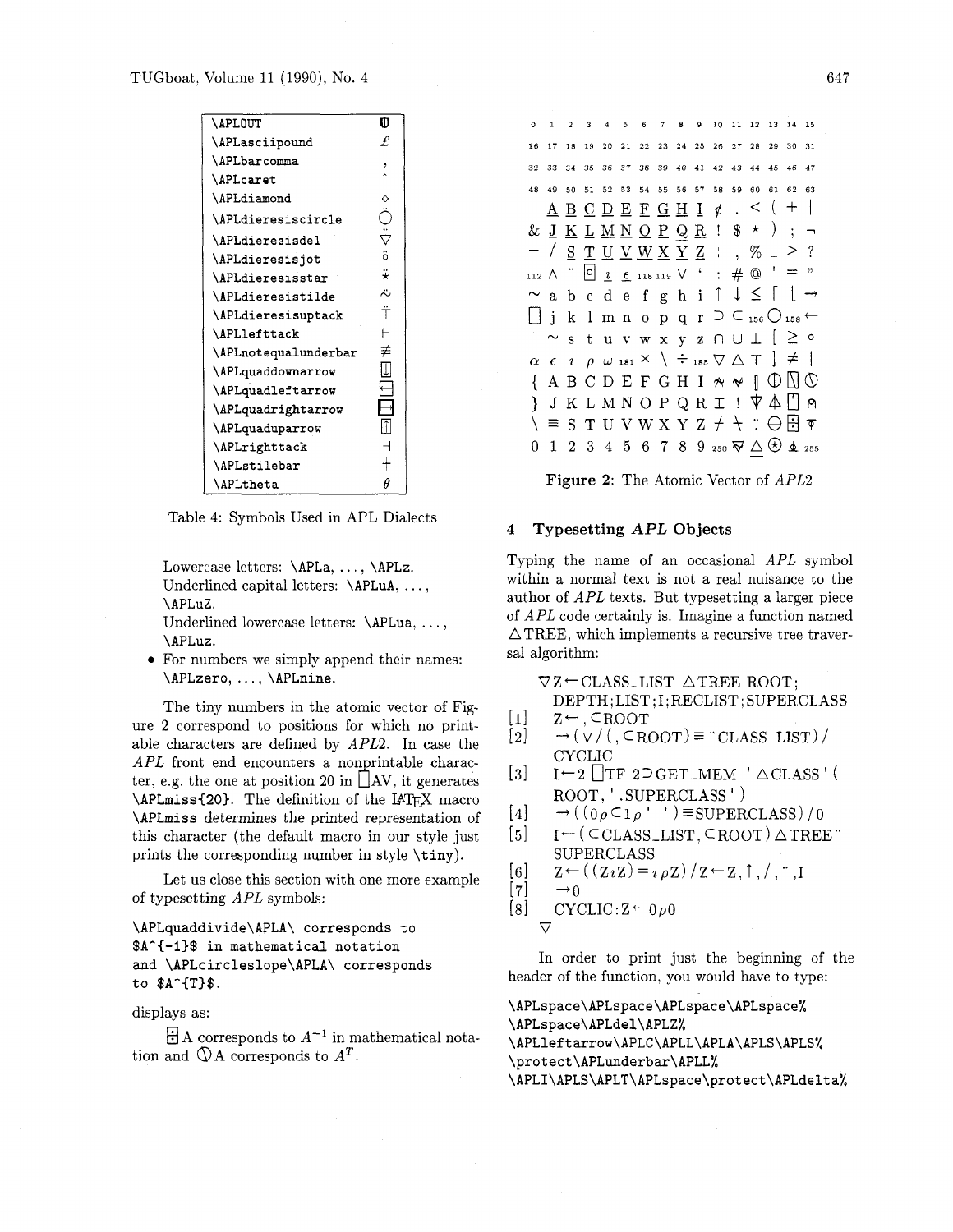What is more, besides being awkward the whole process is error-prone: Almost certainly it will result in a printout different from the *APL* code.

Therefore we strongly recommend automatic translation of *APL* code. We provide an *APL* front end which transforms *APL* objects into logical document elements which can be **\input** into IATFX documents. This guarantees consonance between the original *APL* code and its listing and is also more convenient.

For all *APL* language elements we have defined APL functions and corresponding IATFX environments. Our system supports the typesetting of:

- an array displayed by the interpreter,
- an array in boxed representation,
- **0** a function or operator displayed by the built in APL del-editor ( $\nabla$ -editor),
- a function or operator displayed by *APL's*  canonical representation function  $\Box$  CR,
- a direct definition of a function or operator,
- **0** an *APL* expression input by the user.

Apart from minor modifications we have used traditional layout conventions for all language elements. For example, the convention that user input is six spaces indented can be traced back to the very first implementation of *APL.* Another traditional convention states that if a line of *APL* code does not fit on a single line of the display, the rest of the code is wrapped around and continues on the next line. In some functions this rule may lead to line breaks in the middle of names. Since *APL* identifiers can be up to **255** characters long line breaking within names cannot be avoided in general.

As you can see, arrays and functions can be typeset in various ways. For example, the above listing of the  $APL$  function  $\triangle$ TREE was printed by the following *APL* expression:

### ' **TREE** ' **PRTEX-FN** ' **ATREE** '

The *APL* function PRTEX-FN produces the file **tree.tex** as output. The *APL* front end not only maps each character into the corresponding TEX macro but it also produces the line numbers in brackets and the surrounding IATEX environments in order to guarantee uniform display of functions throughout the document.

**\APLT\APLR\APLE\APLE%** In the following we present examples for each of the cases mentioned above. At the same time, the Obtaining the familiar function layout used<br>in *APL* textbooks would require additional code.<br> $APL$  textbooks would require additional code.

### **4.1 Typesetting APL Arrays**

The interpreter usually displays arrays as text matrices on the screen. For example, the matrix  $X$  is displayed as:

 $\overline{2}$  $\mathbf{1}$ A 3  $\overline{4}$  $\overline{B}$  $\overline{C}$ 

The above printout is typeset by the following code which is automatically produced by the *APL*  front end:

```
% AR1 X
\begin{APLarray}
\APLmb{\APLspace}\APLmb{\APLone}
\APLmb{\APLspace}\APLmb{\APLtwo}
\APLmb{\APLspace}\APLmb{\APLspace}
\APLmb{\APLspace}\APLmb{\APLA}
\APLspace\par
  \ddotsc
```
\end{APLarray}

Note that the structure of  $X$  has been preserved by automatically enforcing fixed spacing. A closer examination of the code reveals that we have simulated fixed spacing by boxing each character of the array **(\APLmb** does this).

Experienced *APL* programmers recognize the structure of  $X$  at the first glance:  $X$  is a two by two matrix whose upper left element is a two by two matrix. However, since the use of nested arrays is typical for second generation *APLs* like *APL2* and Dyalog *APL,* another representation of arrays exists which shows the structure in a more explicit manner:

| $\downarrow$ 1<br>$\mathfrak{D}^-$<br>$\boldsymbol{A}$<br>Į |  |
|-------------------------------------------------------------|--|
| $\boldsymbol{\beta}$<br>I<br>$\overline{4}$                 |  |
| ı                                                           |  |
|                                                             |  |
| B<br>$\overline{C}$                                         |  |
|                                                             |  |
| $\epsilon$                                                  |  |

Most of the work for typesetting the boxed representation of X shown above is done by the *APL*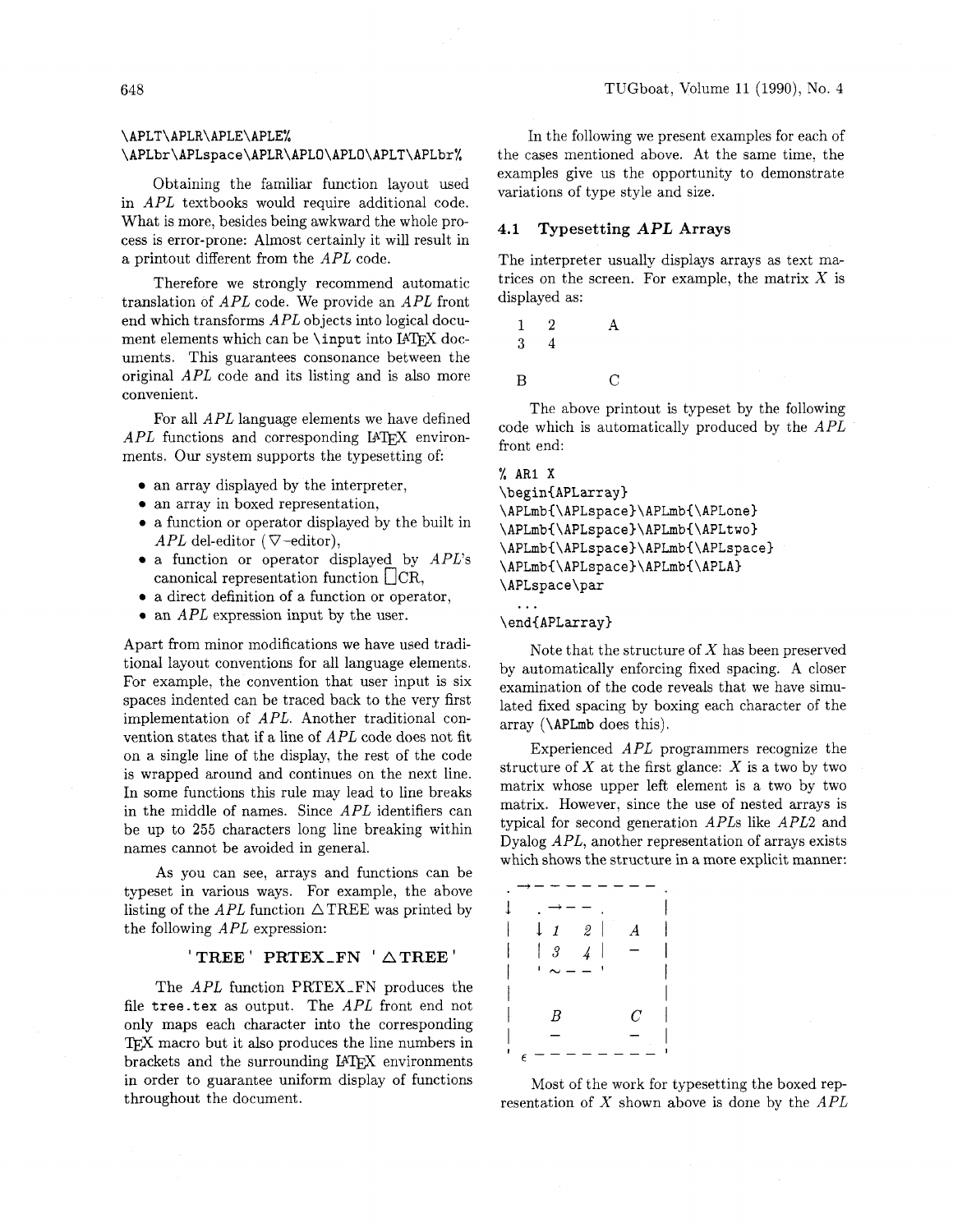function DISPLAY which usually comes with the APL system (e.g. [IBM **851).** Our APL front end just translates the characters generated by this function; the same IATFX environment is used for both array representations. We only sketch the code for the boxed representation:

```
\{it
```

```
\begin{APLarray}
\APLmb{\APLdot}\APLmb{\APLrightarrow}
\APLmb{\APLbar}\APLmb{\APLbar}
```

```
\ddotsc\end{APLarray}
<sup>1</sup>
```
In order to demonstrate the ease of changing type styles we have decided to put the generated code unit into an *italics* environment. This is the reason for all letters and numbers in the boxed representation being in *italics.* Otherwise, they would have been roman.

# **4.2 Typesetting APL Functions**

The following APL function is printed in del-editor style:

$$
\nabla Z \leftarrow \text{MEAN X}
$$
\n
$$
[1] \quad Z \leftarrow (+ / X) \div \rho X
$$
\n
$$
\nabla
$$

A larger font has been selected by inserting the generated code into a **\Large** environment:

```
\begin(Large) 
% FNS MEAN 
\begin{APLfns) 
\begin{APLfnsline){)(\APLdel) 
\APLZ\APLleftarrow\APLM\APLE\APLA\APLN 
\APLspace\APLX 
\end(APLfnsline) 
\beginCAPLfnsline)(\APLleftbracket\APLone 
\APLrightbracket}{}
```

```
\end(APLfns) 
\end(Large)
```
...

The canonical representation of an APL function is simply a text matrix. Since older APL systems only provide arrays of uniform datatype and rectangular shape, padding of short lines with spaces is performed. In contrast to the del-editor style, the canonical representation is typeset like an APL array with fixed spacing and without line numbering. For the canonical representation of MEAN a small typewriter type style was chosen:

 $Z \leftarrow M E A N X$  $z \leftarrow (+ / x) \div \rho x$ 

You notice immediately that we have used the I4W commands **\small** and **\tt** to produce this effect:

```
(\small\tt 
% CR MEAN 
\begin(APLcr) 
\APLmbC\APLZ)\APLmb(\APLleftarrow) 
\APLmb(\APLM)\APLmb(\APLE) 
\APLmb(\APLA)\APLmb{\APLN) 
\APLmb{\APLspace}\APLmb{\APLX}
\APLspace\par 
  \ddotsc\end{APLcr}
\mathcal{F}
```
In addition to the del-editor representation and the canonical representation of an APL function we provide means for formatting direct definitions of functions, which are supported by only a few  $APL$ dialects, e.g. I-APL:

fib:  $z, +/2$  $z$  + fib  $\omega$  -1 :  $\omega$  =1 : 1

This direct definition of a function computing Fibonacci numbers is due to [Iverson **871** and has been formatted as follows:

```
\begin{APLline}
\APLf\APLi\APLb\APLcolon\APLspace\APLz
\APLcomma\APLplus\APLslash
\APLoverbar\APLtwo\APLuparrow\APLz
```
**\endCAPLline)** 

 $\ddotsc$ 

Note, that the **APLline** environment allows ligatures within names.

### 4.3 **Typesetting** APL **Expressions**

Finally, our system enables the user to typeset APL expressions. The expression

$$
X \leftarrow 2 \; 2 \rho \left( 2 \; 2 \rho \, i \, 4 \right) \quad A \quad B \quad C
$$

which happens to be the one used to generate the matrix  $X$  (our example for formatting arrays) is printed by:

# % **EXPR**

```
\begin(APLbold)\begin&lPLexpr) 
\APLX\APLleftarrow\APLtwo\APLspace
```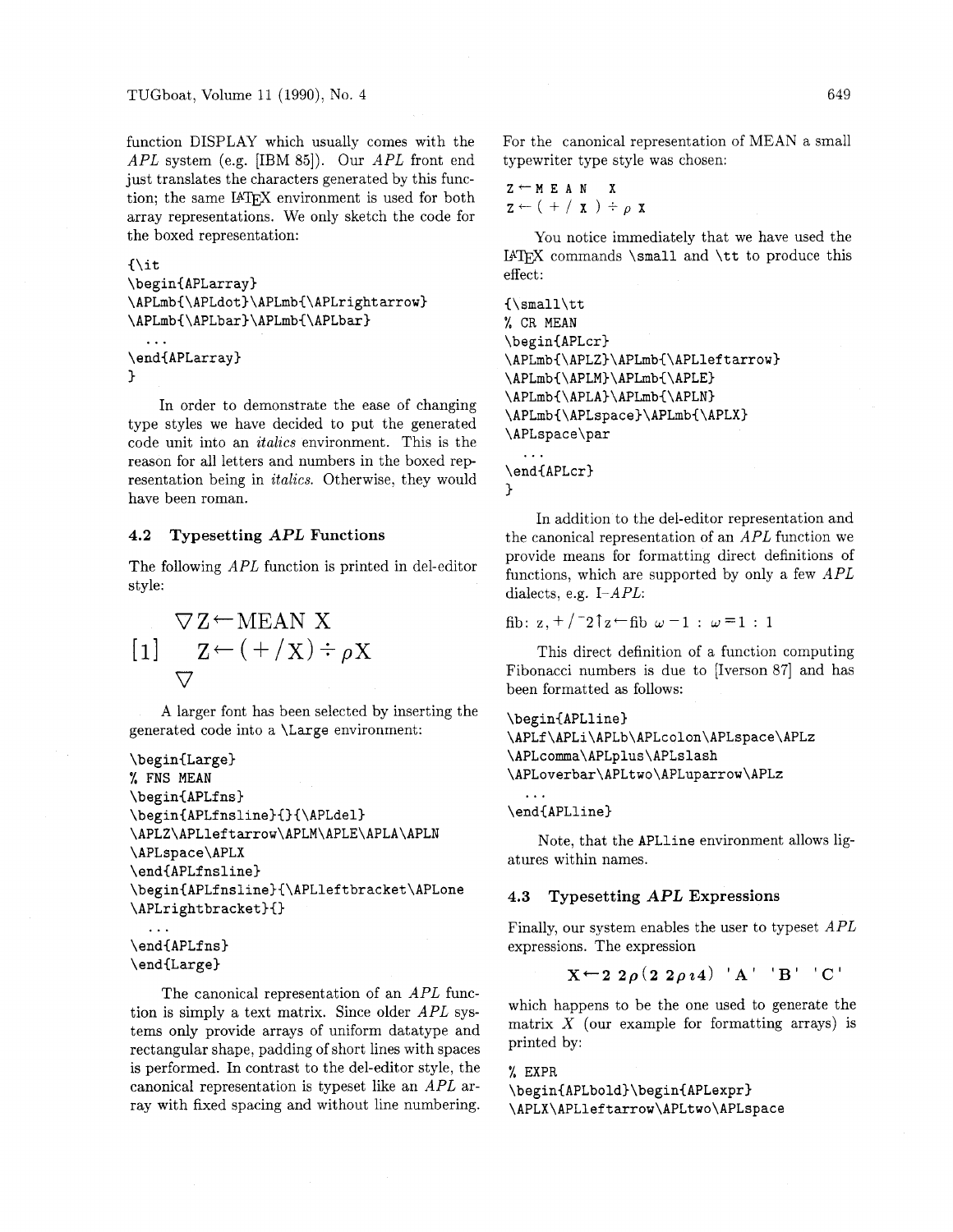### \APLtwo\APLrho

### \APLleftparen\APLtwo\APLspace\APLtwo

### \end{APLexpr}\end{APLbold}

The environment APLexpr provides the traditional six space indentation for user input.

## **4.4 Typesetting User Dialogues and Workspaces**

The above examples demonstrate the usefulness of the six basic document elements we provide. Besides being useful on their own, we can combine them to form higher level units. In the current version of the *APL* front end, support for typesetting a dialogue and an *APL* workspace listing is included.

A dialogue is a pair of user input and interpreter response. We typeset the user input as an *APL* expression and the interpreter response as an *APL* array. The dialogue

$$
(1(2 3)4
$$
  
S YNTAX ERROR  

$$
(1 (2 3) 4
$$
  

$$
(1 (2 3) 4
$$

 $\mathcal{L}^{\text{max}}$ 

was generated by entering the following *APL* expression

```
'E' PRTEX_DIALOG '(1(2\ 3)4)'
```
Hopefully, most of the dialogues will not result in a syntax error as the above one. But automatically typesetting examples with errors is very convenient for describing *APL's* error trapping mechanisms in a text book.

An example for the printout of an *APL*  workspace would be too space-consuming to be included here. It basically is implemented by combining the printout of arrays, functions and operators intertwined with IATEX sectioning commands. IPW's table of contents considerably increases the utility of a workspace listing.

### 5 **Implementation Details**

For symbol construction three internal macros had to be defined. The first, \QAPLmath, puts a math symbol into a boxed math environment and adjusts spacing. The second, \QAPLmraise, puts a math symbol into a raised and boxed math environment and adjusts spacing. The third, \QAPLovly, simulates backspacing and overstriking on a typewriter by overlaying two boxes. The quad symbol  $\Box$ 

required special construction in order to generate readable compound symbols such as  $[ \cdot, \cdot \cdot ]$ ,  $\rightarrow$ . Full reconstruction was needed only for the *APL* symbol  $\Box$  which is a quad symbol with a short vertical rule. The first version of this symbol used a single quote instead of the vertical rule and looked rather awkward.

One disadvantage of our solution is high TFX memory consumption. We have used \let commands wherever possible in order to cut down memory usage. Typesetting *APL* symbols for this text has cost us approximately  $6,800$  words of TFX memory. Typesetting the workspace of the *APL* front end (32 functions, 11 variables, 23 pages) has cost a total of 72,800 words of TpX memory with 29,000 words used for the *APL* symbols. We recommend TEX with 262,141 words of memory.

*APL* lines are sometimes too long to be printed in a single line. When displaying them on the screen, this problem is usually resolved by wrapping them to the next lines without adding any hyphen. Thus, line breaks can occur anywhere in an *APL* line, in the middle of *APL* expressions or even in names. As we use one macro for typesetting each *APL* character, the normal TFX hyphenation algorithm no longer works.

In the definition of each *APL* symbol which cannot be used in an identifier the macro \APLgb is used, which allows breaks with a penalty of -10. To achieve line breaks in the emergency case the preprocessor inserts the macro \APLbr into names longer than 15 characters at regular intervals.

When typesetting *APL* arrays (cf. Figure 2). a fixed spaced font is necessary to preserve its shape. We imitate fixed spaced fonts by simply putting a box of fixed width around all characters.

For typesetting bold *APL* code the special environment APLbold is defined. It sets \bf and \boldmath and adjusts the thickness of rules used in symbol construction.

### **6 Conclusion**

In this paper we have presented our solution to the *APL* typesetting problem: An *APL* publishing system consisting of a IATEX document style option and an *APL* front end. No additional fonts are needed. We have given short examples which demonstrate the usefulness of this approach. The system has already been used by the authors to prepare several

 $\mathbf{1}$